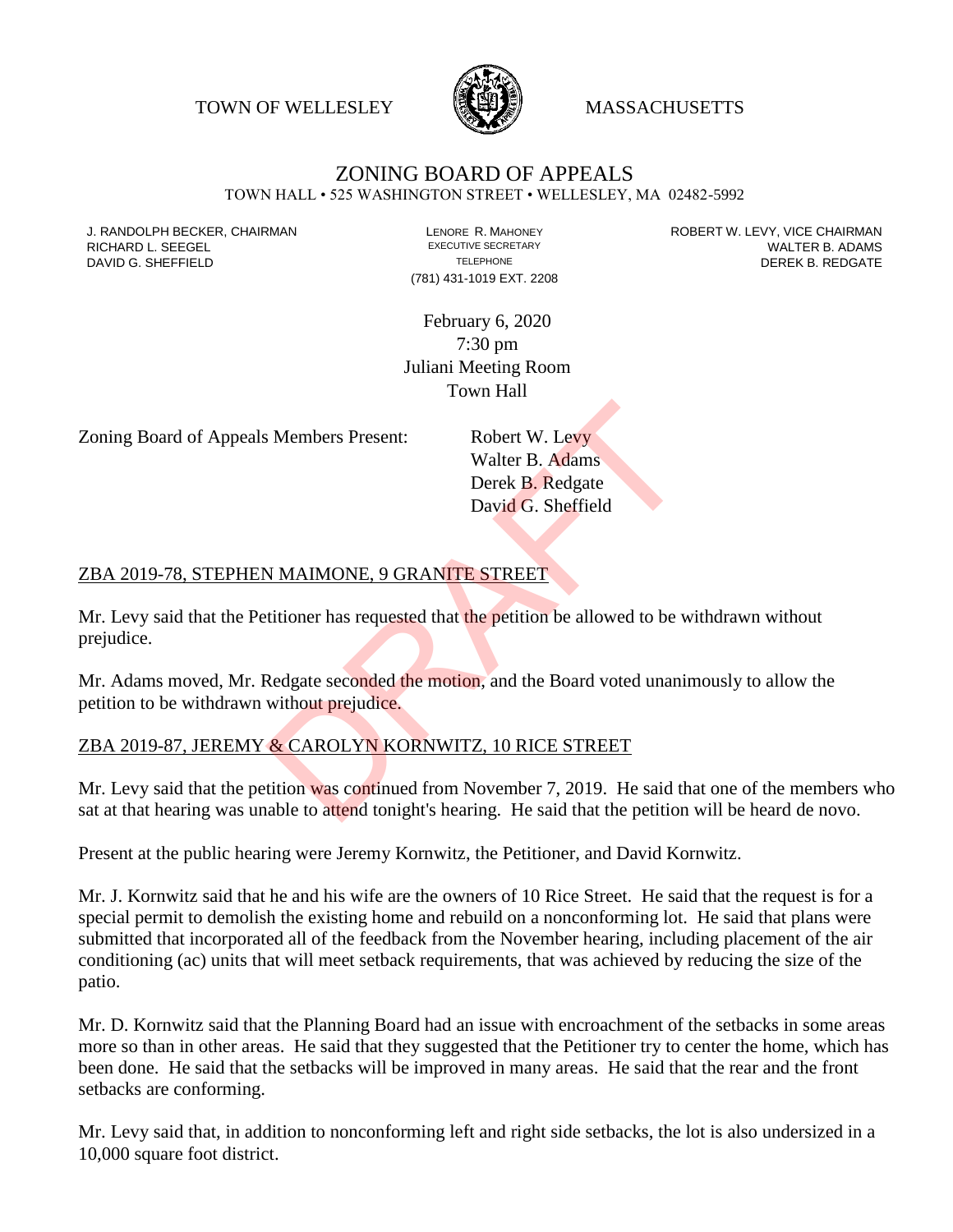Mr. Sheffield read an excerpt from the November 7, 2019 minutes. He said that he had recommended a change to the single garage door to appear as two garage doors. Mr. J. Kornwitz said that he discussed making that change with his builder and has mockups from the architect. Mr. Sheffield said that nothing was submitted to the Board showing that change. Mr. Levy said that the Petitioner is asking the Board to approve a set of plans. Mr. D. said that at the previous hearing, the Petitioner was told that there were two issues and it was just a commentary about the garage door. He said that the Petitioner dealt with the two issues. He said that two doors cannot fit on the garage. He said that the contractor said that he can get a door that looks like two doors. He said that they did not think that the garage door issue was part of the overall discussion about the two main issues that they understood to be the side yard setbacks, which were addressed, and the ac units which were also addressed. He said that they have had a discussion with the contractor and will get a door that looks like two. Mr. Levy said that the Board could make the change to the garage door a condition of approval.

Mr. Levy asked if there was anyone present at the public hearing who wished to speak to the petition.

Mr. Levy read the Planning Board recommendation.

Mr. Sheffield said that the size of the terrace at the back was reduced. Mr. D. Kornwitz said that it was reduced by half, from 30 to 15 feet.

Mr. Sheffield moved, Mr. Redgate seconded the motion, and the Board voted unanimously to grant a special permit, subject to a condition that the design of the garage façade has the appearance of two separate and distinct doors.

The Board discussed demolition and rebuilds with a special permit.

## ZBA 2020-06, TERRILL AND LIANNA RAMAGE, 46 OVERBROOK DRIVE

Present at the public hearing were Lianna and Terrill Ramage, the Petitioner.

Ms. Ramage said that the request is for a special permit. She said that they initially planned to tear the house down but decided to work with what they have. She said that the plan is to demolish the existing garage and build a new two car garage with a second floor and build an addition at the rear of the house. She said that it is a nonconforming lot. Mr. Levy said that it is a 9,600 square foot lot in a 10,000 square foot district. He said that the left side yard setback is four inches too short and the front yard setback is three quarters of a foot too short. ng Board recommendation.<br>
e size of the terrace at the back was reduced. Mr. D. Kor<br>
to 15 feet.<br>
. Redgate seconded the motion, and the Board voted una<br>
tion that the design of the garage façade has the appearan<br>
nolition

Mr. Ramage said that the house is not centered on the lot. He said that the existing front setback on the left side of the house is 29.3 feet. He said that they will go straight across but the corner at the right front of the structure will have a setback of 29.5 feet. Ms. Ramage said that the house is not parallel to the street. Mr. Levy said that the Board will used 29.3 feet as the existing nonconformity and 29.5 feet would not create a new nonconformity.

Mr. Levy said that the Board received a comment from the DPW regarding the Town's existing sewer easement that runs along the southerly portion of the lot, which they asked be shown on the plan. He said a revised plan has been submitted. He said that the DPW commented on the existing shed that encroaches on the easement. Mr. Ramage said that the shed sits on block. Mr. Levy asked if it can be easily moved. He said that there was also a question of whether the shed is within the buffer zone of Reed's Pond. Ms. Ramage said that it is outside of the buffer zone.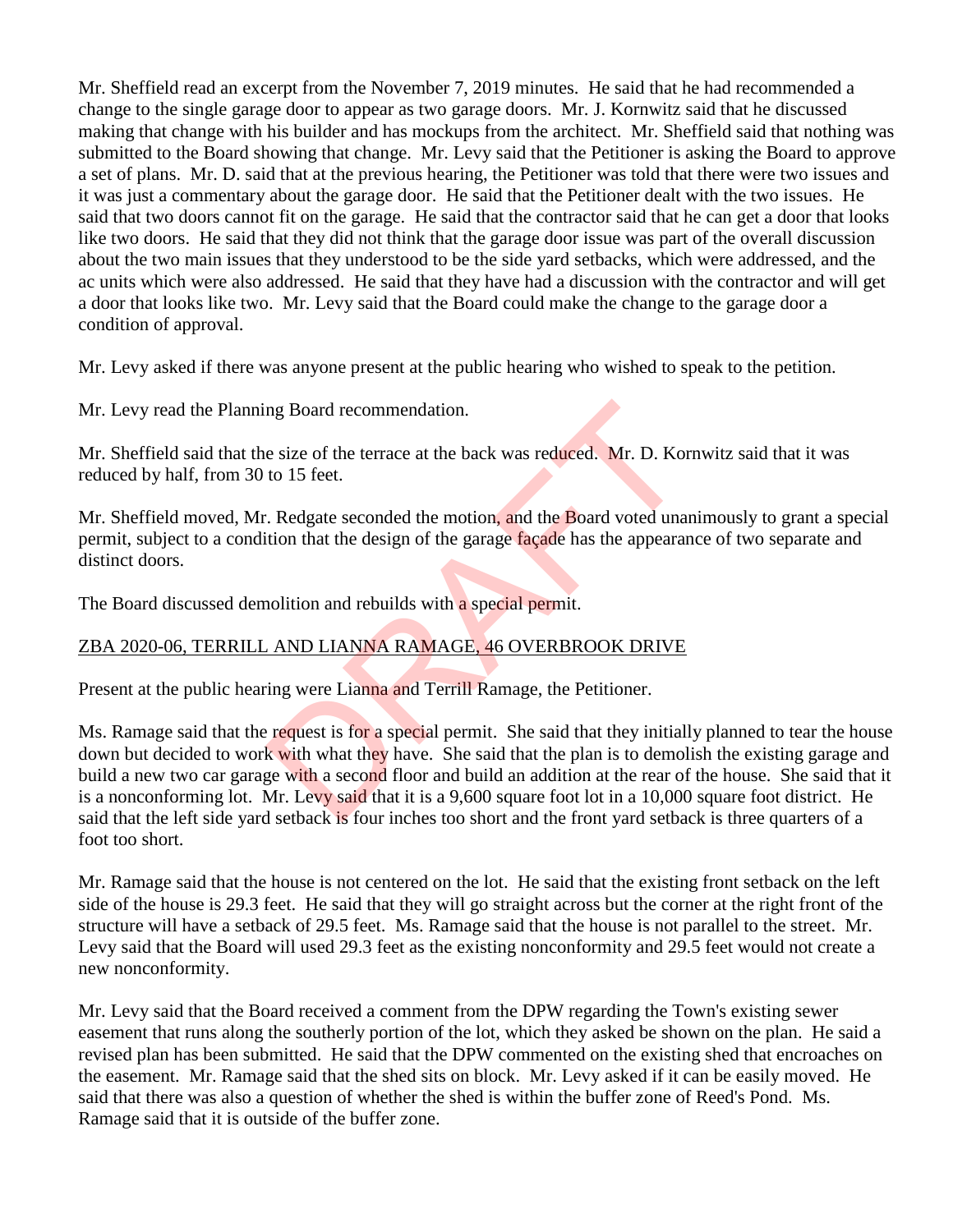Mr. Adams asked if the construction will affect the existing trees at the front of the house. Mr. Ramage said that he did not believe so. He said that they would prefer to keep the small flowering trees. Mr. Adams asked if it had been discussed with contractor. Mr. Ramage said that they do not have a contractor yet. He said that there is a tree that he would like to keep but it is leaning over the street and looks like it will not make it. Mr. Levy discussed the Tree Preservation Bylaw. He said that no decision of the ZBA tonight will affect the Petitioner's obligation to meet the requirements of that bylaw.

Mr. Redgate said that the Board typically gets existing and proposed floor plans and elevation drawings. He said that it looks like they were combined into one plan.

Mr. Levy asked if there was anyone present at the public hearing who wished to speak to the petition.

Mr. Levy read the Planning Board recommendation. He said that the Board will use 29.3 feet as the front yard setback.

Mr. Levy asked if any TLAG calculations had been done. Mr. Ramage said that they did not do them. Mr. Levy discussed inserting a condition that the TLAG not exceed the threshold 3,600 square feet.

Mr. Redgate said it was unclear if DPW wants the shed removed. He said that it is over 100 square feet and there is no special permit for it.

Mr. Redgate asked about the square footage of the first and second floor. Mr. Ramage said that the TLAG will probably be over 3,600 square feet. Mr. Levy said that under the bylaw, this Petition is exempt from Large House Review (LHR). He said that the Board uses the TLAG calculations as a guide to the size of the house. He said that the Board's determination is limited to whether the proposed renovation is substantially more detrimental to the neighborhood than the current structure. Mr. Redgate said that if the TLAG is over the threshold for a conforming lot, there should be some effort made to provide information that is standard for LHR, including landscaping and lighting. a condition that the TLAG not exceed the threshold 3,60<br>unclear if DPW wants the shed removed. He said that it i<br>for it.<br>the square footage of the first and second floor. Mr. Ran<br>00 square feet. Mr. Levy said that under th

Mr. Levy said that the Board can insert a condition that a TLAG Affidavit be submitted that shows that the TLAG will be under 3,600 square feet, or the hearing can be continued so that a completed TLAG Affidavit be submitted for the Board's consideration.

Mr. Adams asked if the Petitioner spoke with the neighbors about the plans. Mr. Ramage said that they have been speaking with the neighbors. Ms. Ramage said that most of the neighborhood houses are much larger.

Mr. Ramage said that his preference is to come back before the Board with TLAG calculations for the plans that were submitted.

Mr. Adams moved, Mr. Redgate seconded the motion, and the Board voted unanimously to continue the petition to March 5, 2020.

## ZBA 2020-07-18, JEFFERSON ROAD 18 LLC, 18 JEFFERSON ROAD

Present at the public hearing were David Himmelberger, Esq., Reed Diamond and Nick Monahan, Managers, Jefferson Road 18 LLC, the Petitioner.

Mr. Himmelberger said that the request is for a special permit to construct a new home on a pre-existing nonconforming lot with less than required area at 10,582 square feet in a 15,000 square foot Single Residence District (SRD). He said that other than lot size, the proposed new home will be fully compliant with all Zoning dimensional requirements. He said that the TLAG of 4,153 square feet is below the Large House Review (LHR) threshold of 4,300 square feet in a 15,000 SRD. He said that the proposed new home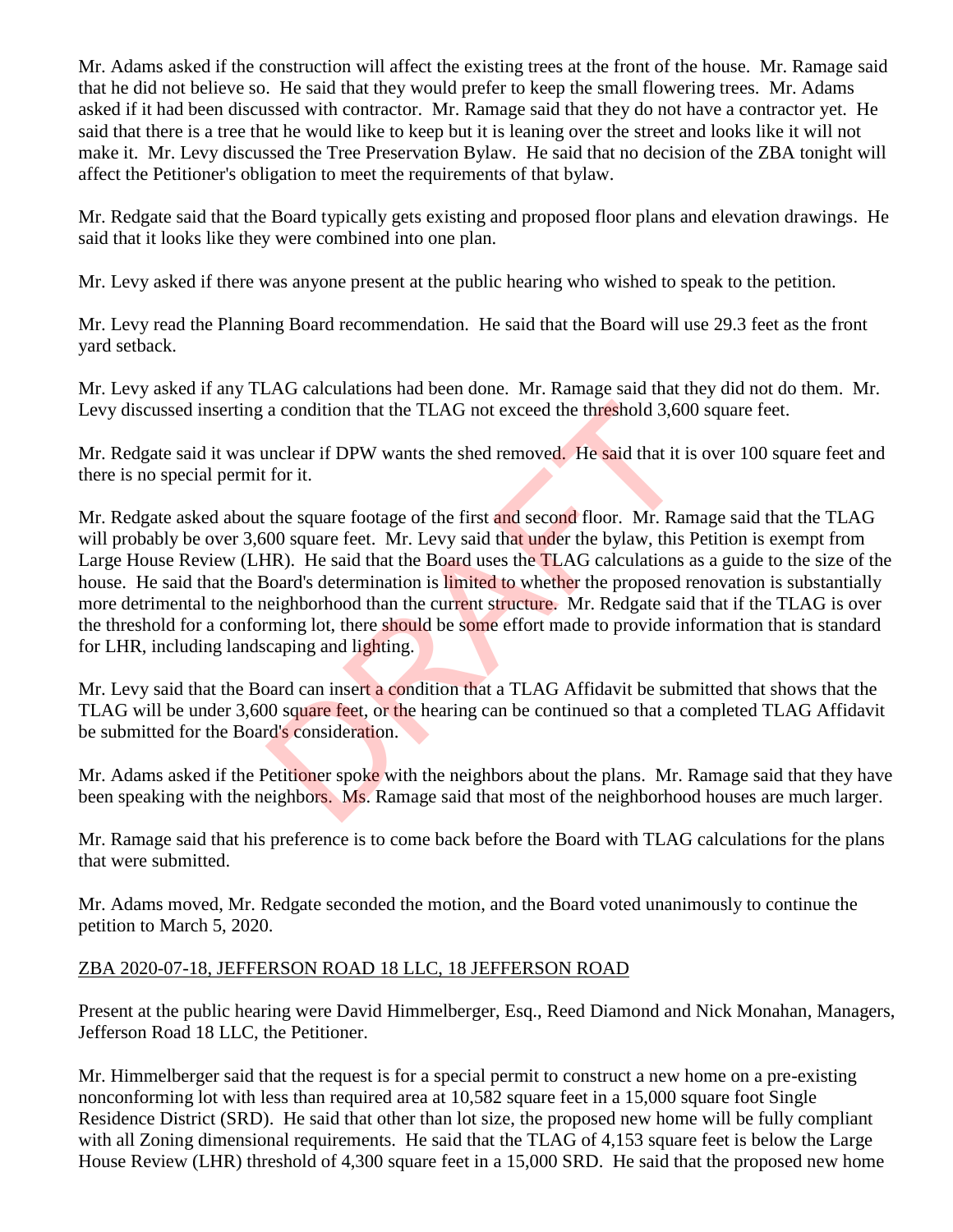will have a ridge height of 26 feet 9 inches, with a height above average finished grade of 31 feet 8 inches, due to the existing slope.

Mr. Himmelberger said that he indicated in the transmittal letter that the original existing home was razed in November, 2019 with a demolition permit that was issued in error. He said that he attached the demolition permit printout that notes that the permit was mistakenly issued without the required ZBA approval. Mr. Levy asked if the permit was mistakenly applied for and mistakenly issued. He said that the Building Department issued a permit that the Applicant requested. Mr. Himmelberger said that he was quoting an email from the Building Department to his client that indicated that it was issued in error.

Mr. Himmelberger said that they submitted photographs floor plans and elevation drawings of the razed home.

Mr. Himmelberger said that the new home will increase lot coverage from 1,424 square feet, or 13.5 percent, to 1,901 square feet, or 17.97 percent, which is well within the permissible limits.

Mr. Himmelberger said that a Stormwater Report was submitted, even though it is not required for a special permit. He said that with the proposed infiltration system, there will be a decrease in stormwater rate and volume from the existing conditions, sometimes in excess of 50 percent.

Mr. Himmelberger said that the 20 foot tree yard in the right side yard and the rear yard will remain undisturbed and they will comply with the Tree Preservation Bylaw. He said that they submitted an Arborist Plan from Hartley Greymount to the Building Department with the building permit application.

Mr. Himmelberger said that, as the proposed home is fully dimensionally compliant, the Applicant is requesting that the Board make a finding it is not substantially more detrimental to the neighborhood than the pre-existing nonconforming structure.

Mr. Levy said that the Board has no way to evaluate what the previous nonconforming structure looked like and how it sat on the lot. He said that the Board members do site visits for preparation for the hearing. He said that the Board received comments from the abutters regarding the scale of the house. He said that the height of the house appears to be a significant concern. hat a Stormwater Report was submitted, even though it is<br>the proposed infiltration system, there will be a decrease<br>conditions, sometimes in excess of 50 percent.<br>hat the 20 foot tree yard in the right side yard and the re

Mr. Levy said that he did not necessarily agree with the Building Inspector. He said that he was not sure that a special permit is needed to demolish a house. He said that removing a house does not increase a nonconformity but does create a conformity. He said that the Board typically sees applications for teardowns prior to demolition. He questioned whether grandfathered status was lost by demolishing the house prior to applying for a special permit. He said that now they are relegated to whether just the lot is grandfathered. He said that there nothing before the Board that shows when the lot was created, whether it was in common ownership or whether there is a Zoning freeze. Mr. Himmelberger read an excerpt from Section 17 of the Zoning Bylaw. He said that this was never abandoned and there was no intent to abandon the nonconformity. He said that it has been clear all along that the Petition was seeking to build a new home. He said that the bylaw says that it has to be abandoned for more than two years for the bylaw to apply.

Mr. Adams said that once you tear something down, you lose the rights for it. He said that this Board has a long tradition of allowing Petitioners to request a special permit to tear down a building and replace with a similar use of a size, shape and height that, if the Board determines that it will not be substantially more detrimental to the neighborhood, it can approve. He questioned how once it is a vacant lot, rights are retained for nonconformities other than the lot. Mr. Himmelberger said that the nonconformity of the lot is directly related to having a home on it. He said that the Zoning Bylaw calls out the limit for discontinuation, abandoned or not used for not more than two years.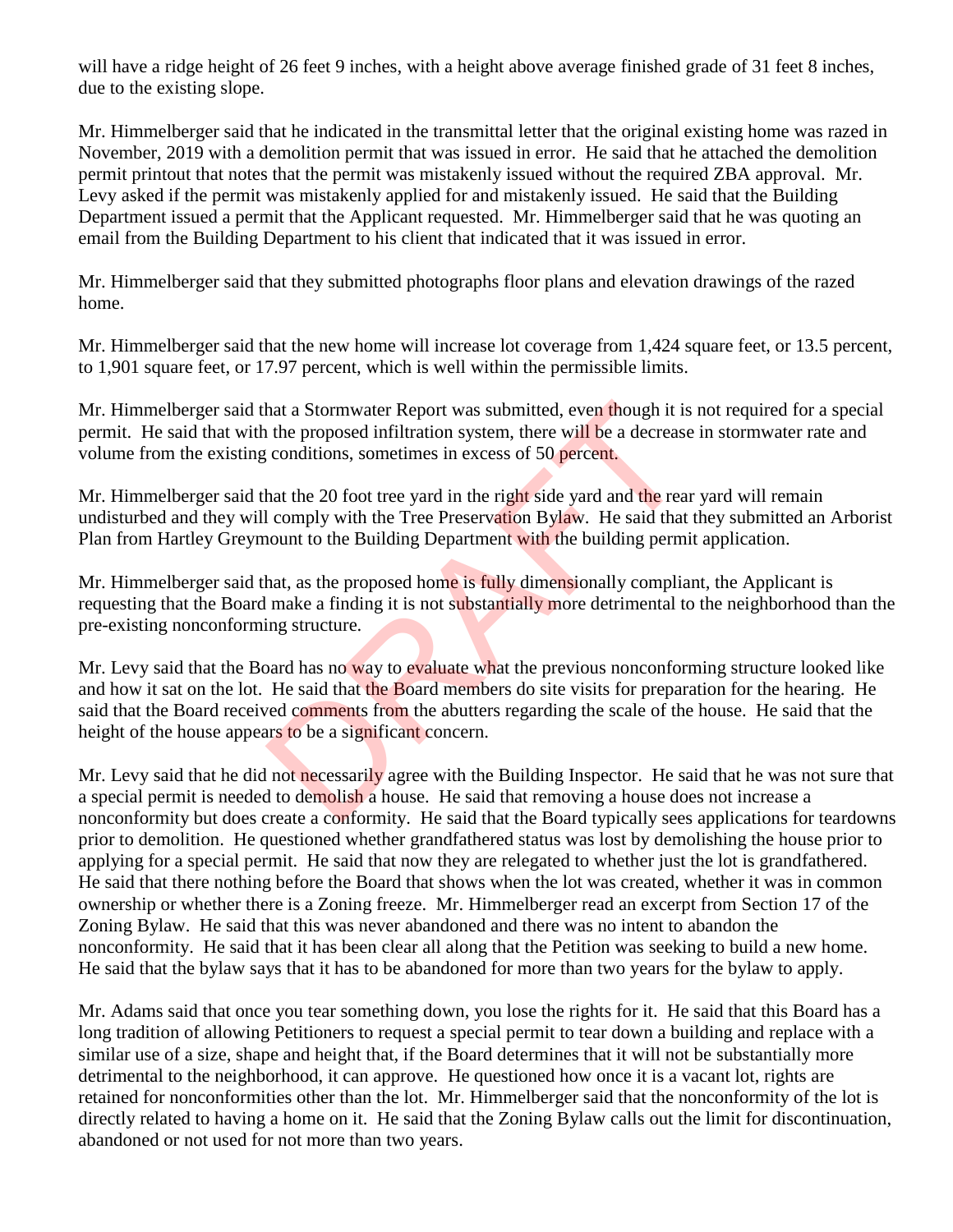Mr. Levy said that a more convincing argument may be related to the lot, when it subdivided and that is was not in common ownership at the time. He said that once you tear down the house, you lose grandfathering. Mr. Himmelberger said that the Zoning Bylaw says that if the property has not been abandoned, then preexisting nonconforming uses and structures on lots controls. He said that the Petitioner has to make a request that the Board make a finding that it will not be substantially more detrimental to the neighborhood than the pre-existing nonconforming structure. Mr. Levy questioned whether a tear down is considered abandonment of a structure. Mr. Adams said that just being vacant does not indicate abandoned. He said that the intent was to put another house on this lot. Mr. Himmelberger said that the application for a demolition permit with an accompanying building permit application shows that the intent all along was not to discontinue a single family home on the property but to rebuild one.

Mr. Redgate confirmed that the only nonconformity is the lot size. He confirmed that the house prior to tear down was compliant.

Mr. Levy said that the TLAG calculation is 4,153 square feet. He asked about the TLAG for the original house. Mr. Himmelberger said that the TLA from the Assessors was 1,983 square feet. He said that the garage was 380 square feet. He said that lot coverage for the original house was 1,424 square feet, going to 1,901 square feet, or 13.5 percent to 17.97 percent.

Mr. Redgate asked if inclusion of the stormwater system will result in removal of more trees. Mr. Mr. Himmelberger said that it will be without removal of the trees shown on the Existing Conditions Plan and the Civil Plan. He said that there will be more than 50 percent reduction in volume and rate of runoff.

Mr. Levy asked about the height of the original structure. Mr. Himmelberger said that the existing height was 31.18 feet above average grade. He said that the proposed height above average grade is 31 feet 8 inches. Mr. Levy said that it looks like a three story structure from the rear. Mr. Himmelberger said that it is on a steep slope.

Mr. Levy asked if there was anyone present at the public hearing who wished to speak to the petition.

Susan Wasilauskas, 242 Oakland Street, said that present with her were her husband, Richard, and her neighbor at 248 Oakland Street, Dorothy Ellis. She said that they directly abut the rear of 18 Jefferson Road and feel that they might be the neighbors who are most impacted by the proposed construction. She said that the house is significantly larger than what was there. She said that their biggest concern is that the building is being shifted on the lot. She said that what was a significant distance of 29 feet 10 inches from the rear lot line will now be 21 feet, which is a lot closer to the rear lot line. She said that it is a very steep hill. She said that by moving it further back, it will loom much larger over Oakland Street. et. He said that lot coverage for the original house was 1<br>
is percent to 17.97 percent.<br>
is percent to 17.97 percent.<br>
lusion of the stormwater system will result in removal of<br>
t will be without removal of the trees show

Mr. Levy said that the plan that was submitted to the Board shows that the previous structure was 22.8 feet at the closest to the rear property line. Mr. Wasilauskas said that was the garage. Mr. Levy said that there was a 7.2 foot jog towards Jefferson Street. He said that it appears to be more than 30 feet. He said that the new structure appears to be 21 feet but it does not jog. Mr. Wasilauskas said that it will be closer and 32 percent larger. He said that the roofed area will increase from 1,424 square feet to 1,878 square feet. He said that the project is significantly bigger as well as closer to the Oakland Street side of the lot. Mr. Levy said that the house is constrained by the front setback. He said that it appears that it could be shifted two feet forward.

Ms. Wasilauskas said that the plans do not show a porch or deck. She asked how they will be able to use the back without putting something in there because it is so steep. She said that there are doors coming out of the basement level. Mr. Diamond said that those doors are for second egress and for more light. He said that they did not want retaining wall. He said that a backfill might disturb root systems. He said that the goal was to somewhat mimic the structure that was there and not touch the rear.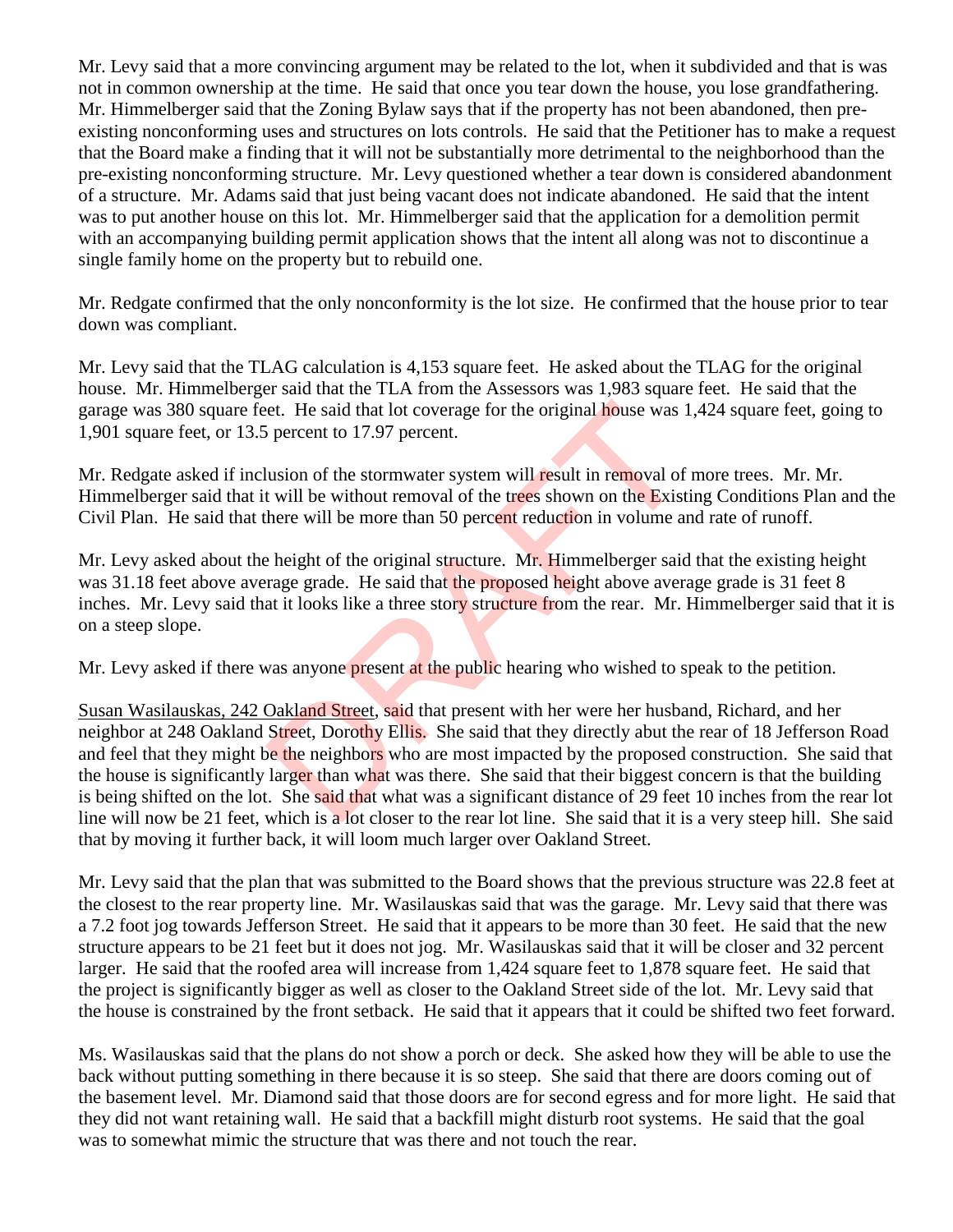Mr. Levy said that it would have been helpful if the Petitioner had spoken with the neighbors before the hearing.

Mr. Levy said that it is a much larger house with larger massing. He said that the grade is significant with a 12 to 13 foot grade change.

Mr. Wasilauskas asked about TLAG calculations. Mr. Levy said that the calculations are based on district.

Mr. Wasilauskas discussed concerns about the proposed storm drain. He said that there are some significantly sized trees in the area that it will go in. He said that they are concerned about the roots being disrupted. Mr. Levy said that the Tree Preservation Bylaw regulates trees within a certain setback area. He said that nothing that the Board does tonight will alter the Petitioner's obligations under the Tree Preservation Bylaw. He said that the bylaw does not prohibit the removal of trees. He said that it appears that there are a number of trees on the plan that will be jurisdictional under the bylaw. Ms. Wasilauskas asked if it would be possible for the builder to mark where the filtration will be located. Mr. Levy said that the infiltration system will be located at the rear right of the property, as shown on Plan 2 of 5. Mr. Adams said that the plan does not show that the system will interfere with the adjacent trees. Ms. Wasilauskas asked if the trees shown on the plan are existing. Mr. Himmelberger confirmed that the existing trees are shown on the plan.

Ms. Wasilauskas said that any outdoor lighting at the back will shine into her and Ms. Ellis' houses. Mr. Levy said that the Board will consider imposing a condition for that.

Katherine and Kevin Mcdonald, said that they are the direct abutters at 22 Jefferson Road. Ms. Macdonald said that she hopes that this is not precedent setting that someone can take down a house and ask for forgiveness later. She said that sets a really bad standard for how the town deals with properties. Mr. Levy said that the Petitioner got a demolition permit to demolish the house. He said that the Board discussed legal technicalities earlier but will not be granting forgiveness for any transgressions. He said that the Petitioner asked for and received a permit and then tore down the house. He said that the question is what the legal effect of that is. He said that he assumed that the Petitioner did not do anything intentionally. He said that if they had realized that they were going to get into this quagmire, they probably would have waited to demolish after they had applied for a special permit. Mr. Himmelberger said that he was retained by his client after the Building Department told him that he needed a special permit. will interfere with the adjacent trees. Ms. Wasilauskas a<br>
. Himmelberger confirmed that the existing trees are show<br>
at any outdoor lighting at the back will shine into her and<br>
will consider imposing a condition for that

Ms. Mcdonald said that there were two mature trees at the front of the house. She asked if there was permit to remove them. Mr. Levy said that is not before the Board. Mr. Himmelberger said that the trees were removed pursuant to the tree plan that was submitted.

Mr. Mcdonald said that the lot slopes from front to back and from one side to the other. He said that the intention is to move the driveway to the other side of the property. He said that the side that it will be moved to is next to their house where there is a screen of mature trees that the Mcdonalds own. He said that he would like to be assured that excavation related to moving the driveway, leveling the lot to build a house one, and other thing will not disrupt the root structure of trees that have been there for at least 75 years. Mr. Adams confirmed that Mr. Mcdonald is concerned about damage to trees that are on his property. Mr. Levy said that the new house will be four feet closer to the lot line but well within the setback. Mr. Redgate said that it would be a good idea to have more protection in the area of erosion control that is shown on Sheet 5 of 5 to keep equipment out of the tree area. Mr. Diamond said that throughout the project they will have a fence that establishes what the tree lawn is. He said that under their plans from a certified arborist, they have specific protection plans. He said that during the excavation phase, if there is any concern about root structure on this or abutting properties, an arborist will be on site so that, if there is any impact, they will clean cut the root system to ensure longevity of the tree and will establish a fertilization and protection plan. He said that they understand that it is important to protect the roots for trees on this and abutting properties.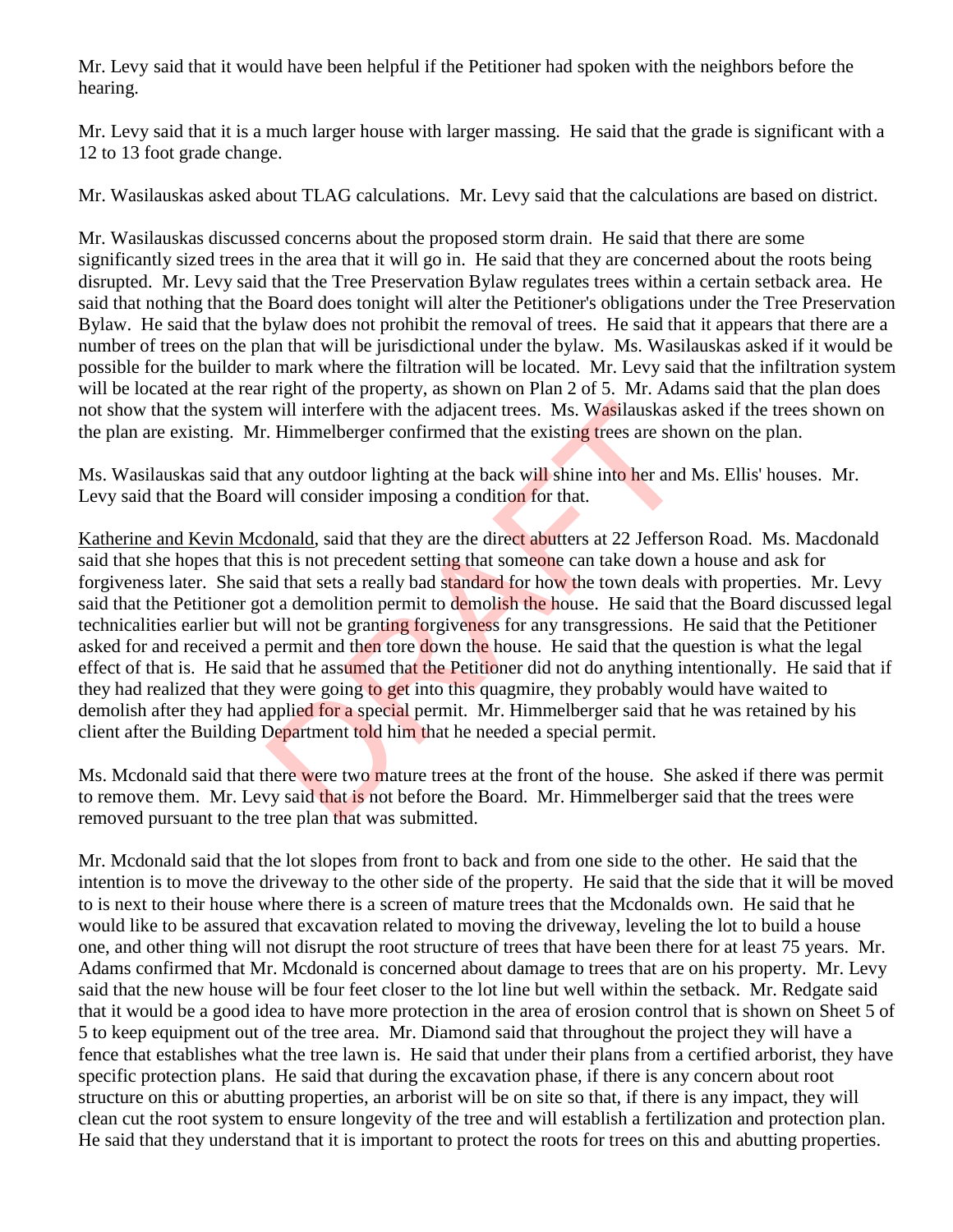Mr. Adams said that the fact that the house came down is the biggest issue for him. He said that this is not a typical proposal. Mr. Levy said that massing is an issue. He said that it is a unique lot due to the topography. He said that it looks like the house was pulled as far forward as possible. Mr. Himmelberger said that they submitted a 500 Foot Rule letter and based upon that, there is a house with 500 feet with a front yard setback of 27.9 feet. He said that his client would be entitled to use the standard 30 foot setback and is willing to move the house forward two feet. He said that they can submit a revised plan showing that shift. He said that there is some code required lighting at the rear of the house at the egresses. He said that his client will restrict that lighting to what is required by code and have it be dark sky compliant. Mr. Levy said that the Building Code requires a light at every exterior door. He said that the Board can impose a condition to require that lighting be downlight that does not spread to neighboring properties.

Mr. Adams asked about the use of the stair at the back. He said that it becomes almost like a deck on what appears to be the second floor on the back of the house. Mr. Diamond said that it should not be there. He said that it would make more sense to have a small deck off of the kitchen or family room. He said that by positioning the house the way that they did, the goal was to create yard space in the front. Mr. Adams said that having a small deck is preferable to him than a stair going down. Mr. Himmelberger asked if an 8 foot by 4 foot deck would be acceptable. Mr. Diamond said that they can remove that detail so that they are not encroaching further back. He said that they will have a window instead of a door there and work to create any outdoor space toward the front of the property. He said that would limit any impact of lighting to the abutters to the rear.

Mr. Levy asked about the proposed ridge height. Mr. Himmelberger said that average grade is 31 feet 8 inches, as opposed to currently 31.18 feet. Mr. Levy said that in looking at the plans, it appears to be a much taller house.

Mr. Levy discussed the Board's authority to grant a permit and if the Board is inclined to grant a permit, what conditions it would place on it. He said that he was still somewhat skeptical under a Section 6 finding, the house that was demolished prior to the filing for a permit can be used as a basis for a special permit. He said that he would be more inclined to entertain whether there was a zoning freeze on the lot based upon Zoning at the time that it was created and whether there was any common ownership of abutting lots. Mr. Himmelberger said that the house was built in 1938. Mr. Levy asked if there is any deed or reference. Himmelberger said that he did not. He said that the lot was probably created in the 1930's. acceptable. Mr. Diamond said that they can remove that<br>
I He said that they will have a window instead of a door<br>
I the front of the property. He said that would limit any i<br>
perpoposed ridge height. Mr. Himmelberger said

Mr. Adams said that he was troubled by the notion that you need a special permit to tear down a house. He said that, had the Applicant known, he could have easily addressed that by not tearing down the house. He discussed granting a special permit based on the nonconformities that Mr. Levy discussed. Mr. Levy said that the Board could consider the lot rather than the structure being grandfathered. He said that the Board would not have to get to the issue of timing and the appearance of precedence.

The Executive Secretary said that the 10, 15 and 20,000 square foot districts became effective on March 12, 1940. Mr. Levy said that the issue remains whether the lot was held in common ownership. Mr. Himmelberger asked if the Board could grant a special permit subject to a condition that confirmation be submitted that shows that, at the time the house was built, it was not in common ownership with the abutting lot. Mr. Levy questioned whether the issue is when the lot was created or when the house was built on it. He said that Zoning Freeze is effective for date of filing the plan subdividing the lot, not building the house on the lot. He said that the question is whether the then owner owned the abutting properties. Mr. Himmelberger said that you can have a plan that every property in the Standish Estates was owned by one person. He said that he believes that the timeline for Zoning Freezes is measured once the house is up, once the lot is independent. He said that once the zoning changes, as it did in 1940, that is when you have the scrutiny to whether it is under common ownership or not.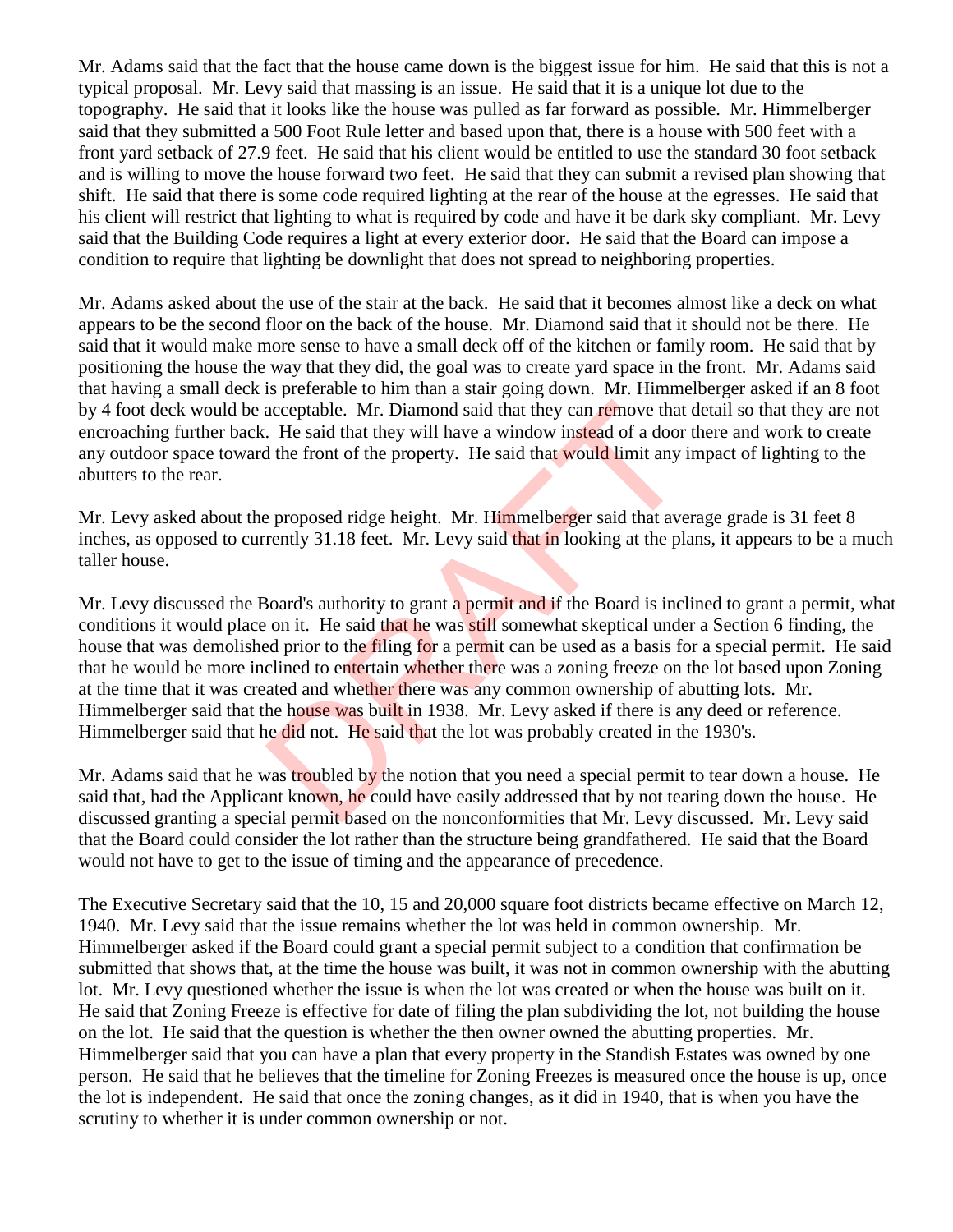Mr. Levy said that going forward, the best thing is for the Board to have all the information available to them. He said that the Board will need to know when the lot was subdivided and if there was any common ownership from the time it was created to the time when a building permit for the house was pulled.

Mr. Levy said that he drove by the property. He said that the houses on Jefferson Road do loom over the houses on Oakland Street due to the topography. He said that pulling it forward a couple of feet, eliminating the stair, and lighting restrictions will go a long way. Mr. Adams said that there is a plan to deal with the runoff. He said that it probably will not be a problem with an engineered system.

Mr. Adams moved, Mr. Redgate seconded the motion, and the Board voted unanimously to continue the petition to March 5, 2020.

## ZBA 2020-08, STEPHEN & LARA BRUNO, 19 FRANCIS ROAD

Present at the public hearing were Laura Bruno, the Petitioner, and Michael Hally, Architect.

Ms. Bruno said that she lives at 19 Francis Road with her husband and daughter. She said that she and her husband moved to the house four years ago from Beacon Hill. She said that they looked for quite some time for a place where she could walk to the train and town center and also have a large back yard. She said that they knew that the house was too small but it was larger than what they had on Beacon Hill. She said that they welcomed a daughter in 2018 and a second one is on the way. She said that Mr. Hally designed something that will allow them to stay in their home and has an old New England charm that fits into the neighborhood. She said that the neighbors have been very supportive of them since they moved to town. She said that the abutters have no objections to the plans. She said that the request is for a special permit to build an addition on a nonconforming structure. ives at 19 Francis Road with her husband and daughter.<br>
use four years ago from Beacon Hill. She said that they<br>
lid walk to the train and town center and also have a large<br>
was too small but it was larger than what they h

Mr. Levy confirmed that the only nonconformity is the right side yard setback at 19.5 feet.

Mr. Hally said that there will be no change to the footprint of the house other than a covered porch at the front at the corner of the L. He said that the 6 foot by 8 foot porch will allow for a bigger footprint on the second floor. He said that the plan is to build bedrooms on the second floor and a third floor playroom. He said that by putting the playroom on the third floor, they can preserve the back yard space. He said that the style will be Dutch colonial. He said that there will be a gable facing the street. He said that they have the roof line coming down as low as possible. He said that the partial third floor will go left to right, with a dormer at the front to get morning light and a dormer at the back get the stairway to the third floor. He said that there are a lot of Dutch colonials in the neighborhood.

Mr. Levy asked if a TLAG Affidavit had been prepared. Mr. Hally said that TLAG will be under 3,600 square feet. Mr. Levy discussed adding a condition that requires that the TLAG be under 3,600 square feet.

Mr. Levy said that the Board received a letter from the DPW stating that the stone patio is in public right of way. Ms. Bruno said that there was a misunderstanding. She said that there was an existing cobblestone walkway when they purchased the house. She said that they were in the process of removing the cobblestone and had it stacked in order to be taken away. She said that a DPW worker saw it and thought that it was being installed and replacing the asphalt curb with cobblestone. She said that she called the Town Engineer and explained that they were removing the cobblestones and the only remaining stone is the one that goes up to the stairs. Mr. Levy asked if the area on the plan that is labeled stone patio has been removed. Ms. Bruno said that it used to be all cobblestones and they were taken up because they were not attractive. Mr. Hally said that the site plan shows it in entirety of what it used to be. Ms. Bruno said that the plot plan was done before the cobblestones were taken up. Mr. Levy discussed the Board's jurisdiction over the right of way.

Mr. Levy read the Planning Board recommendation.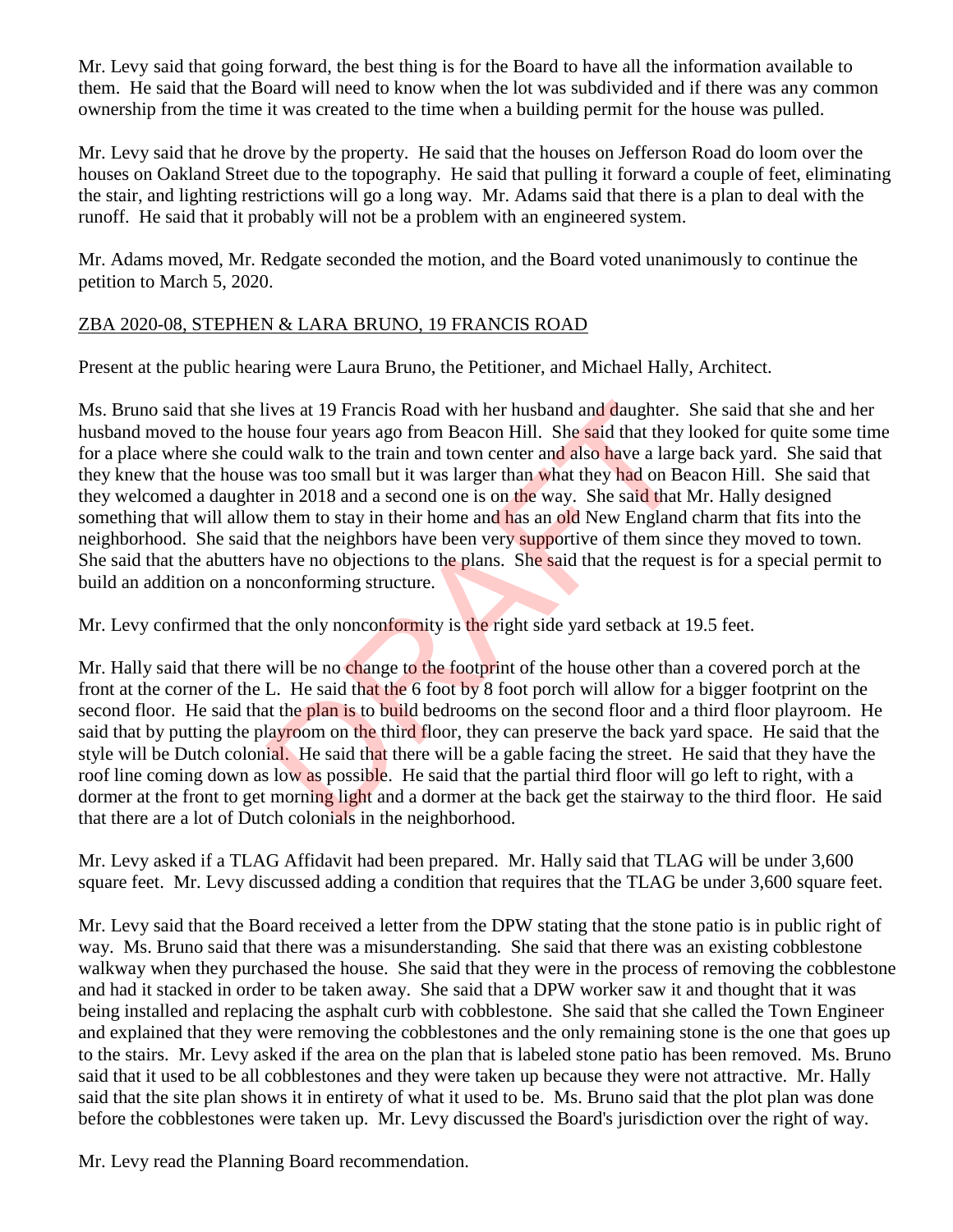Mr. Levy asked if there was anyone present at the public hearing who wished to speak to the petition.

Mr. Levy asked if the Petitioner had spoken with the neighbors about the plans. Ms. Bruno said that they reviewed the plans with all of the neighbors and she has emails from them, which she submitted for the record. Mr. Levy said that only one of the abutter comments identifies where the people live. Mr. Redgate asked about the abutter to the right. Ms. Bruno said that is Kathy and Marie.

Mr. Adams asked about the height of the peak in the attic. He said that it is right at the edge of 35 feet and the only place that they could take that out would be by dropping the ridge, which would affect the whole design of the house style. Mr. Hally discussed the conservative ceiling heights.

Mr. Levy said that the proposed structure will have bigger massing and height. He said that a larger project was approved further down the street. He said that

Mr. Redgate moved, Mr. Adams seconded the motion, and the Board voted unanimously to approve a special permit, finding that it will not be substantially more detrimental to the neighborhood than the existing nonconforming structure.

## ZBA 2020-09, KEVIN McCLINTOCK FAMILY TRUST, 97 CREST ROAD

Present at the public hearing were David Himmelberger, Esq., and Kent Duckham, Architect, representing the Kevin McClintock Family Trust, the Petitioner.

Mr. Himmelberger said that the request is to construct a two story addition at the rear of a pre-existing nonconforming home. He said that the existing front yard is 23.5 feet, and the existing side yard is 15.3 feet. He said that there is a pre-existing nonconforming one car garage with less than required front and side yard setbacks. He said that the proposed project will involve razing and removal of the garage. He said that the proposed addition will be fully compliant except for the basement, side facing two car garage with a side yard setback of 24 feet where 30 feet is required. He said that the house is on an unusually shaped lot with a significant topographical slope of 20 feet from front to back. He said that, pursuant to two of the three prongs for the granting of a variance, that a variance is warranted for the basement garage. I not be substantially more detrimental to the neighborhot<br>
AcCLINTOCK FAMILY TRUST, 97 CREST ROAD<br>
ing were David Himmelberger, Esq., and Kent Duckham<br>
mily Trust, the Petitioner.<br>
hat the request is to construct a two st

Mr. Himmelberger said that the proposed new addition will maintain the existing ridge height of 23.5 feet. He said that total TLAG will be 3,436 square feet, which is below the threshold of 3,600 square feet for this district in which it is located. Mr. Levy asked if a TLAG Affidavit was done. Mr. Himmelberger said that TLAG is shown on Plan A011 and a worksheet was provided.

Mr. Himmelberger said that lot coverage will increase from 1,879 square feet to 1,984 square feet, for a modest increase from 16 percent to 16.7 percent. He said that construction of an addition that will be fully compliant except for a side facing garage warrants the requested relief. He said that the neighbors were consulted. He said that the neighbors at 95 Crest Road were very supportive. He said that the neighbors to the south had a number of concerns that they raised with the Petitioner including more screening on both sides. He said that Plan A01 shows a driveway to garage with a small wall that bends around. He said that there was a request to put arbor vitae on either side of the wall. He said that there was a request to move a proposed fence off of the wall and to move the wall over a foot from the property line to lessen the effect on the neighbor's trees. He said that his client agreed to move the wall a foot inward, agreed to install 12 arbor vitae, six and six on either side, and plant three red maples for additional screening. He said that his client believes that it would look unusual to not have the fence centered on top of the wall. He said that that is only requested change that the Petitioner did not make. He said that the changes are not reflected on the plan because negotiations have been ongoing.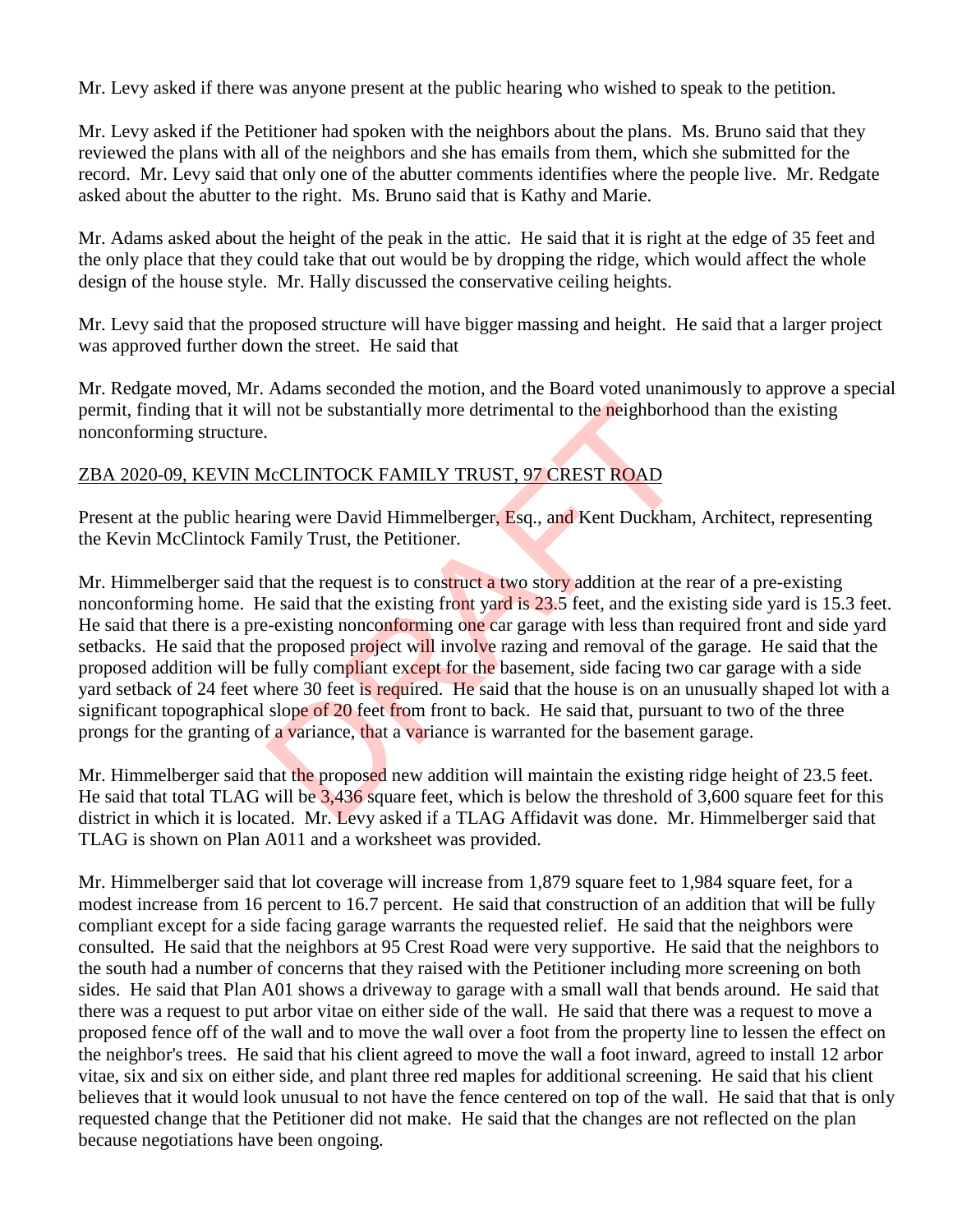Mr. Himmelberger said that there is a proposed drywell that is currently shown in the driveway on Plan A001 to capture any additional runoff. He said that because there hasn't been a perk test yet, the drywell might move into the rear yard. He said that Page 2 of the revised plans shows a proposed wall with a one foot offset and impervious area increasing from 2,830 square feet to 3,950 square to capture runoff for underground infiltration.

Mr. Himmelberger said that Page 3 of the revised plans is the Existing Conditions Plans that shows the topographical challenges of the lot from front to back and the pie shape.

Mr. Himmelberger said that a Tree Mitigation Plan will be submitted for the project that shows compliance with the bylaw.

Mr. Levy said that there are two requests for relief, one is for a special permit under Section 6, and the other is for a variance. Mr. Himmelberger said that it is a special permit in that they will add onto a pre-existing nonconforming home. He said that it is a variance for the new nonconformity of a side facing garage. He said that it will line up with the driveway on the neighbor's property.

Mr. Himmelberger said that this is an older home that they wanted to preserve. He said that it will retain its charm from the street. He said that you will not see the addition at the back from the front. He said that the house currently has a number of bump outs at the rear, some of which will be removed.

Mr. Levy confirmed that none of the retaining walls are jurisdictional under the Zoning Bylaw. He asked if the garage could be pulled closer to the lot line to help mitigate the nonconformity. He confirmed that it will be a two car garage. Mr. Duckham said that the garage will be 22 feet by 22 feet, which is smaller than typical. Mr. Redgate questioned the ability to back out of the second bay and maneuvering without the 30 feet. Mr. Himmelberger said that there is a wall there so there will not be trespass on the neighbor's property. Mr. Levy asked about exiting the garage without backing down the driveway. He asked if there will be an area to turn around. Mr. Duckham said that two maneuvers may be required to get out. hat this is an older home that they wanted to preserve. He said that you will not see the addition at the back from mber of bump outs at the rear, some of which will be rem none of the retaining walls are jurisdictional un

Mr. Levy asked if there was anyone present at the public hearing who wished to speak to the petition

Stanley Brooks, Esq., said that he was representing Janet Long and Shing Tao Shu, who are the owners of 111 Crest Road, which is next door, downhill below the retaining wall. He said that they would like the Board to know that they are supportive of this project. He asked that the revised plans be the plans of record. He said that they wanted to encourage the Board to grant a variance.

Mr. Brooks said that 97 Crest Road slopes significantly from front to back and right to left, with the left being the common lot line with 111 Crest Road. He said that there is a slope that continues down from the common lot line, approximately eight to nine feet. He said that drainage is a very serious concern. He said that his clients purchased the property last November, so they have not a chance to live through a seasonal year to see what the existing impact of water is. He said that they aware that a soil test has not been completed and that there will be a drywell somewhere. He said that a drywell is not shown on the plan. He said that the plan shows a drain in the driveway at Elevation 198. He said that the new plan shows downspouts and roof runoff be collected and directed to a drywell that has an unspecified location. He said that they did not see any information about the increase in impervious surface but on the Town's GIS maps, it appears that there will be in excess of 2,000 square feet of impervious surface added. He said that there will be a lot of new driveway, two parking spaces at the front, new walls all around, and a patio/fire pit at the back. Mr. Himmelberger said that the impervious surface is shown on the plan as increase of 1,120 square feet. He said that a lot of old roof will be coming off.

Mr. Duckham said that they are required to have a drain in the driveway because the garage is below street level. He said that downspouts will collect to underground drainage to a drywell. He said that it will wrap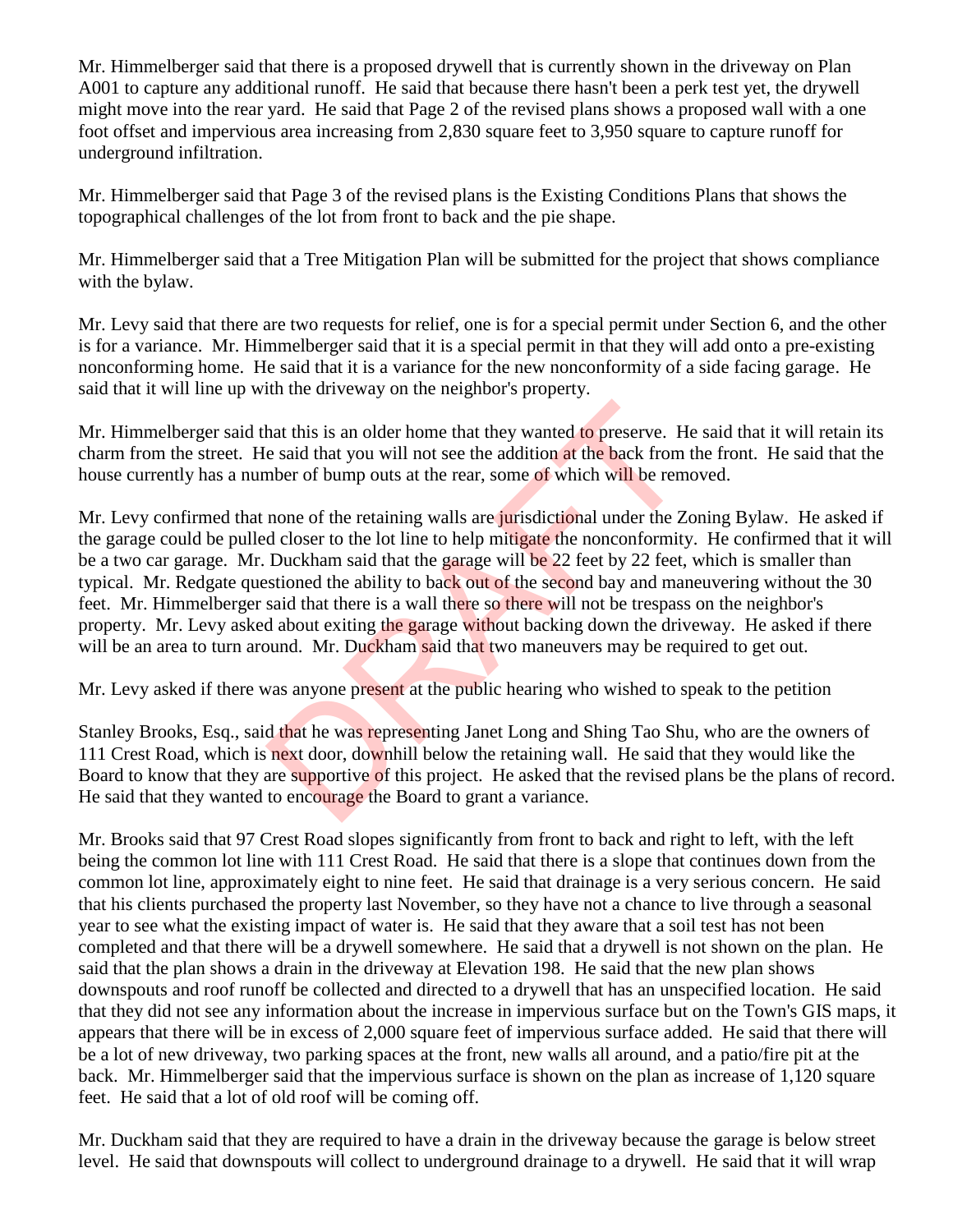around both sides of the building. Mr. Brooks said that there is no design that they are aware of. He said that they do not know what the system will be designed to accommodate. Mr. Redgate asked if there are any existing drainage issues at 111 Crest Road. Mr. Brooks said that his clients have only lived there since November and the ground has been frozen.

Mr. Brooks said that another concern is that three to four feet of fill will be placed in driveway area and regraded to the west and south toward 111 Crest Road. He said that they do not know what the layout will be. He said that it looks like the asphalt will go up to the wall and they do not know if water will be collected there. He said that they do not know what the composition of the retaining wall will be and would like to know so that they can feel comfortable that there will not be a drainage issue. He said that the existing retaining wall is two to three feet tall. He said that the plan is to fill three to four feet and put up a new retaining wall, a little less than 48 inches. He asked if the existing retaining wall will be removed. Mr. Duckham said that the wall will be removed. He said that they do not think that it is stable. Mr. Brooks said that he assumed that the grades shown on the civil plan take into account the retaining wall. He said that they will be adding two to three feet of fill and removing the existing retaining wall. He asked what the height of the new wall will be. Mr. Duckham said that the new wall will not exceed four feet.

Mr. Levy suggested that the Petitioner's representatives speak with Mr. Brooks and his clients to try to answer questions and resolve issues while the Board moves on with agenda.

The hearing for 97 Crest Road was adjourned temporarily at 9:40 pm.

## ZBA 2020-10, JOOST SPITS, 8 TENNYSON ROAD

Present at the public hearing was Joost Spits, the Petitioner, Eyal Leib, Land Design Build, and Ivan Hernandez, I.S. Hernandez Design Services.

Mr. Hernandez said that the proposal is to extend the two car garage at the rear of the house by 10 feet at the basement level and build a deck above the garage. He said that they will remove the pergola. He said that the existing first floor has no connection to the back yard. He said that there is a small tight porch off of the existing family room that has no connection to the lower yard area. He said that it is a long way to access the beautiful back yard. the Petitioner's representatives speak with Mr. Brooks and<br>olve issues while the Board moves on with agenda.<br>
Road was adjourned temporarily at 9:40 pm.<br>
PITS, 8 TENNYSON ROAD<br>
ing was Joost Spits, the Petitioner, Eyal Lei

Mr. Levy asked what the existing nonconformities are. Mr. Hernandez said that right side yard setback is the only nonconformity. Mr. Levy said that the TLAG Affidavit shows that it is under the threshold for a 15,000 square foot district. He said that at 14,021 square feet, it is an undersized lot.

Mr. Redgate confirmed that the garage will be expanded to accommodate the deck above. Mr. Hernandez said that the paved area will be reduced.

Mr. Levy asked if there was anyone present at the public hearing who wished to speak to the petition.

Mr. Levy read the Planning Board recommendation.

Mr. Redgate moved, Mr. Adams seconded the motion, and the Board voted unanimously to approve a special permit and make a finding that the proposed structure shall not be substantially more detrimental to the neighborhood than the existing nonconforming structure.

#### ZBA 2020-11, SOUTH WATER SIGNS, 276 WASHINGTON STREET

Present at the public hearing was Michael Ditullio, owner of Loyal Companion, representing South Water Signs, the Petitioner. He said that the request is for a special permit for the sign. He said that after a sign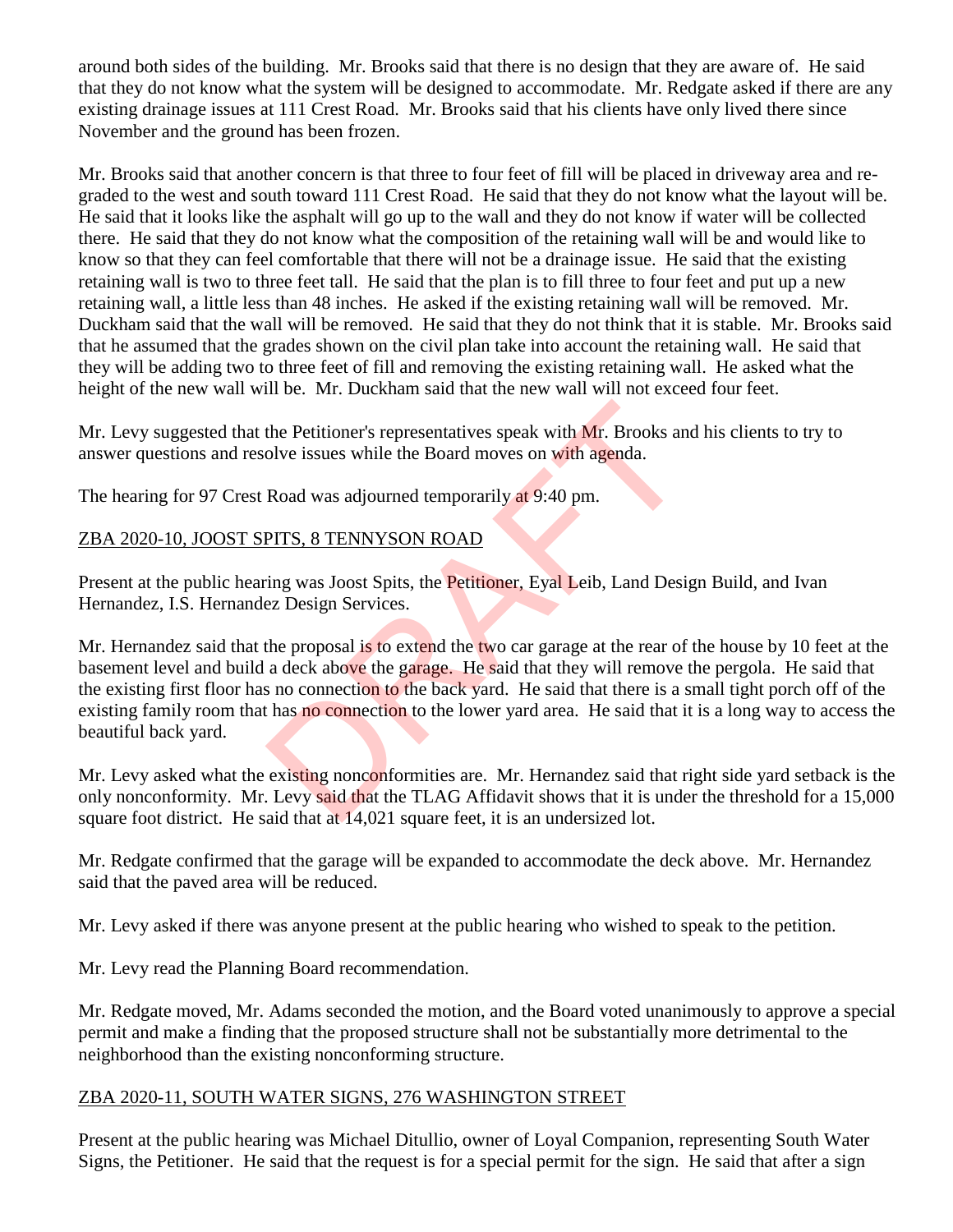had been approved by the Design Review Board (DRB) in November 4, 2019, the sign company made the sign and put it up. He said that Michael Grant, Building Inspector, did a site review and said that the sign was too big. He said that the sign was taken down. He said that the L in Loyal Companion is high because of the logo. He said that it is not a channel set but more of a logo sign. He said that the sign will not be invasive to the building and is smaller than the For Lease sign. He said that the proposed sign will be attractive.

Mr. Levy asked about the requested relief. Mr. Ditullio said that the proposed letter size is nonconforming at greater than 14 inches. He said that the L will be 1 foot 11 inches, or approximately 24 inches. Mr. Adams said that all letters in Loyal except for the O will be larger than 14 inches. He said that the Companion letters will be smaller. He asked if the sign was designed before looking at the sign bylaw. Mr. Ditullio said that they thought that the sign was conforming. He said that DRB approved the sign but Mr. Grant said that it was bigger than allowed by right.

Mr. Levy said that DRB approved the sign with two changes. He asked if those changes are reflected in the plans that were submitted to the Zoning Board. He said that the Board did not see the options.

Mr. Redgate said that it is appropriate and a good looking sign.

Mr. Levy asked about the nature of the business. Mr. Ditullio said that it is pet supplies and services such as day care, training and self-serve grooming. He said that he has been operating in Massachusetts for 32 years. He said that Loyal Companion is a rebranding of Especially for Pets.

Mr. Adams said that the sign looks awkward with the white background in the triangle. He said that a neutral background would look better. Mr. Ditullio said that they were told that it needed to blend with the white. He said that the sign was originally blue with white letters. Mr. Adams said that the mockup shows the background as gray and the sign as bright white. Subsemiest and a good looking sign.<br>
Subsemiest and a good looking sign.<br>
The said that it is pet sue f-serve grooming. He said that he has been operating in<br>
anion is a rebranding of Especially for Pets.<br>
Sign looks awkwa

Mr. Levy read the Planning Board recommendation. He said that it incorporates the DRB recommendation. He discussed adding that as a condition.

Mr. Redgate confirmed that the sign is already made. Mr. Ditullio said that they can paint the sign to match the color of the building.

Mr. Ditullio said that the sign will be illuminated externally by gooseneck lighting.

Mr. Adams asked what the side entrance is used for. Mr. Ditullio said that it is a second egress and access to a training room. He said that there is an entrance at the back for loading. He said that they cannot use the basement because of handicapped issues.

Mr. Levy asked if there was anyone present at the public hearing who wished to speak to the petition.

John Hedges, 16 Eaton Court, said that he is an abutter who has lived there for the past 25 years. He said that the prior tenant, Whole Foods, was not a good neighbor. He said that delivery trucks will come all night in front of his bedroom windows and use their backup alarms. He said that he hopes that it does not happen again.

Mr. Ditullio said that they have been operating for several months. He asked if Mr. Hedges had any issues. Mr. Hedges said that so far there have been no issues with nighttime deliveries.

Mr. Levy said that the matter before the Board is for a sign.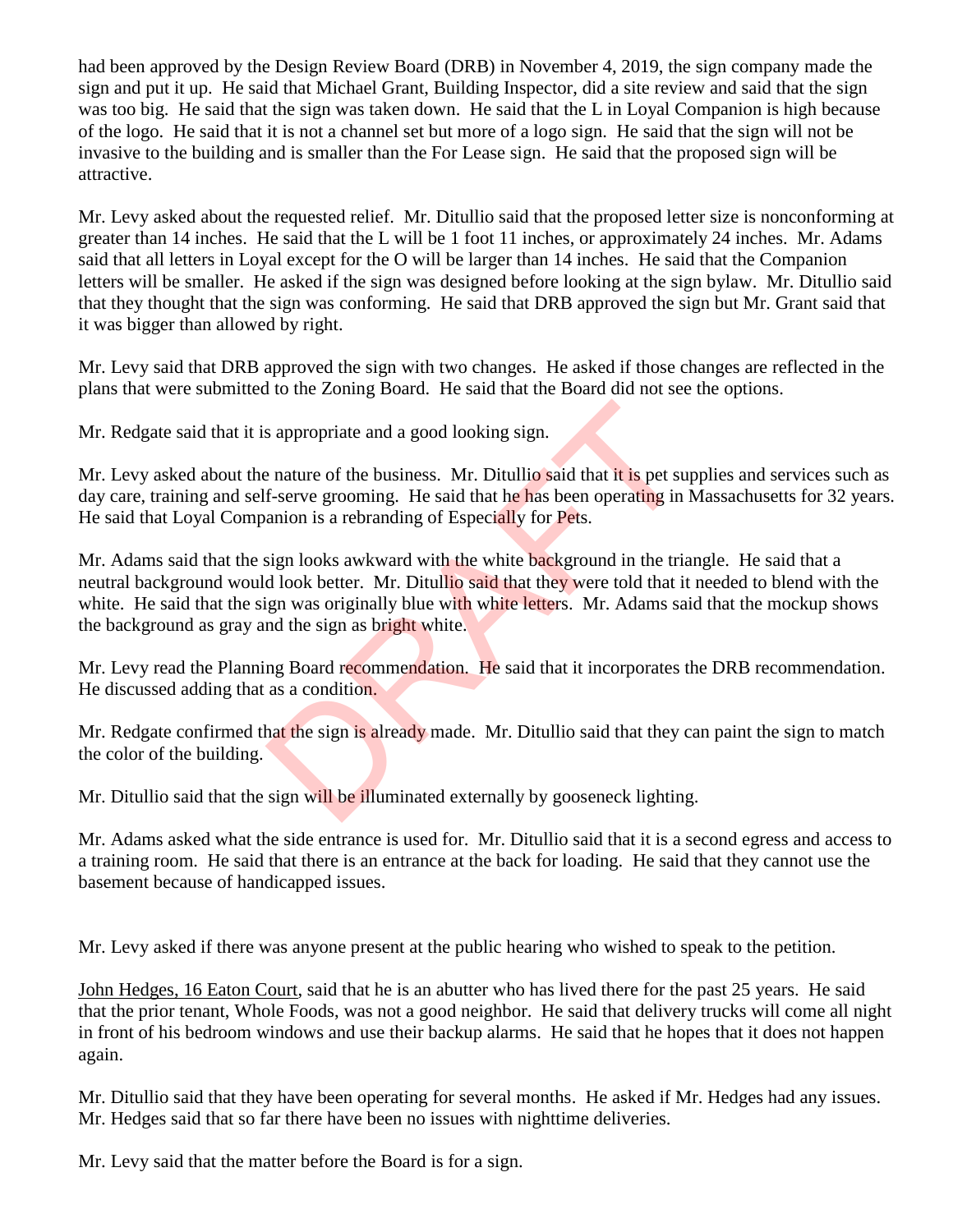Mr. Ditullio said that this is a convenient location. He said that they locate in neighborhoods so that customers have the convenience. He said that they want to be good neighbors. He said that they have been getting deliveries for several months now.

Mr. Hedges said that he was interested to see the design of the sign. Mr. Levy said that the sign has been reviewed by the DRB, the Planning Board, and now the ZBA.

Mr. Adams said that he did not personally like the sign and thought it is a little big. He said that he was happy for the business and understands that it would be a hardship to completely redo the sign.

Mr. Levy said that conditions would include a requirement that the background panel of the wall sign match the color of the storefront, and lighting will be limited to business hours.

Mr. Adams read the required findings in Section 22A of the Zoning Bylaw.

Mr. Levy moved, Mr. Redgate seconded the motion, and the Board voted unanimously to approve a special permit, subject to the conditions that the background panel of the wall sign match the color of the storefront, and lighting will be limited to business hours. The Board made findings in accordance with Section 22A of the Zoning Bylaw.

Mr. Ditullio submitted a plan with dimensions of the sign.

## ZBA 2020-09, KEVIN McCLINTOCK FAMILY TRUST, 97 CREST ROAD

The hearing was reopened at 10:12 pm.

Mr. Brooks said that it was agreed that there will be a condition whereby the maximum height of retaining walls along the lot line with 111 Crest Road will not exceed a combined 48 inches. Mr. Levy said that four feet would be noncompliant. He said that they would have to apply for a special permit for a 48 inch high wall. Mr. Brooks said that there is a question concerning the existing retaining wall and any additional retaining wall. He said that the combined total of those walls will be less than 48 inches. Mr. Himmelberger asked if there is an implicit or explicit condition that the Petitioner can come back for a special permit for a wall that is 48 inches or more. diate seconded the motion, and the Board voted unanimered distant<br>ditions that the background panel of the wall sign match<br>ed to business hours. The Board made findings in accord<br>plan with dimensions of the sign.<br> $\text{McCLINTOCK$ 

Mr. Brooks said that another condition is that the owner will comply with the tree preservation bylaw with respect to trees on 111 Crest Road that would be impacted by redevelopment. He said that the owners of 97 Crest Road are only required to deal with trees on their land under the bylaw.

Mr. Brooks said that a detail sheet on the wall and an elevation on Sheet A100 that shows what the wall will look like will be provided and his clients reserve the right to sign off on it. Mr. Levy said that it would be difficult for the Board to condition its decision on Mr. Brooks' clients' approval. He said that the Building Inspector has to look at the conditions. Mr. Brooks said that they will take the Petitioner's word about the agreement.

Mr. Himmelberger said that an elevation and wall drawing will be submitted to the abutter within one week. He said that if it is not to their satisfaction, they will have appellant right to dispute it. Mr. Levy said that there will be nothing in the permit regarding the cut sheet.

Mr. Brooks said that lighting on the 111 Crest Road side of the property, on the southerly side of 97 Crest Road, will be dark sky compliant.